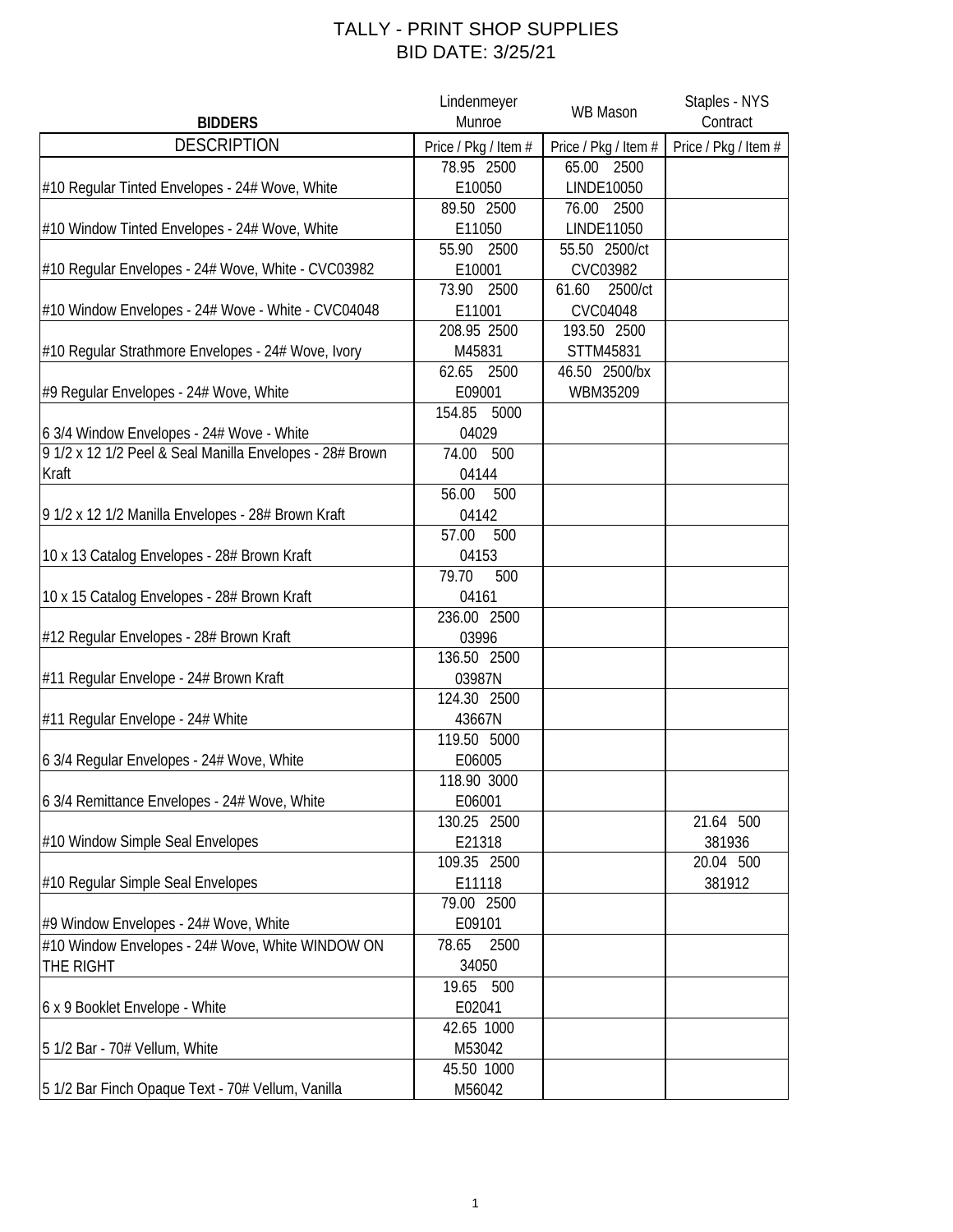## TALLY - PRINT SHOP SUPPLIES BID DATE: 3/25/21

| 8 1/2 x 14 20# Hammermill Fore MP - Color                                                                                 | 5000<br>85.20<br>varies                             | 500/ream<br>6.94<br>CASMP2204XX<br><b>Boise Firework</b> | 500 7.77 blue<br>640194 / 8.12 canary<br>640192 / ivory<br>640195 / goldenrod<br>640196 / orchid<br>640197 |
|---------------------------------------------------------------------------------------------------------------------------|-----------------------------------------------------|----------------------------------------------------------|------------------------------------------------------------------------------------------------------------|
|                                                                                                                           | 93.65<br>1000                                       |                                                          |                                                                                                            |
| 11 x 17 65# Mohawk Brite Hue Bristol Cover - Color<br>11 x 17 65# Accent Opaque Digital Smooth Cover - White<br>(H121954) | varies Astro Brights<br>77.00 1250<br>12195-4       | 1250/ct<br>75.60<br>HMM121954                            |                                                                                                            |
|                                                                                                                           | 70.25 1250                                          | 1250/cs<br>69.00                                         |                                                                                                            |
| 11 x 17 65# Accent Opaque Digital (#188570)                                                                               | 18857-0                                             | HMM188570                                                |                                                                                                            |
| 11 x 17 67# Springhill Vellum Bristol Cover - Color                                                                       | 52.65<br>1000<br>varies                             | 48.44 1000/ct<br>SPHLOX6004                              |                                                                                                            |
| 8 1/2 x 11 65# Mohawk Brite Hue Vellum Cover - Color                                                                      | 93.70 2000<br>varies Astro Brights<br>75.90<br>2500 | 76.40 2500                                               |                                                                                                            |
| 8 1/2 x 11 65# Springhill Opaque Offset Cover - Color                                                                     | varies<br>50.25                                     | SPHL01405X                                               |                                                                                                            |
| 8 1/2 x 11 67# Springhill Vellum Bristol Cover - Color                                                                    | 2000<br>varies                                      | 40.72 2000/ct<br>SPHLOX6000                              |                                                                                                            |
|                                                                                                                           | 70.60<br>2500                                       | 56.20 2500/ct                                            |                                                                                                            |
| 8 1/2 x 11 90# Springhill Index Digital Cover - Color                                                                     | varies                                              | SPHLOX5100                                               |                                                                                                            |
|                                                                                                                           | 70.20 2500                                          | 67.00 2500                                               |                                                                                                            |
| 8 1/2 x 11 65# Accent Opaque Digital Cover - White                                                                        | 18856-0                                             | HMM188560                                                |                                                                                                            |
|                                                                                                                           | 73.65<br>2500                                       |                                                          |                                                                                                            |
| 11 x 17 60# Springhill Opaque Offset Digital Colors<br>11 x 17 80# Finch Opaque Smooth - Bright White (#1008-             | varies<br>63.30<br>1500                             |                                                          |                                                                                                            |
| 8018)                                                                                                                     | 1008-8018                                           |                                                          |                                                                                                            |
| 8 1/2 x 11 20# Hammermill Fore MP Colors                                                                                  | 5000<br>61.00<br>varies                             | 38.60 5000/ct<br>CASMP2201XX<br><b>Boise Firework</b>    |                                                                                                            |
|                                                                                                                           | 98.65<br>5000                                       |                                                          |                                                                                                            |
| 8 1/2 x 11 20# Mohawk Brite Hue Color                                                                                     | varies Astro Brights                                |                                                          |                                                                                                            |
|                                                                                                                           | 231.00<br>5000                                      | 212.00 5000                                              |                                                                                                            |
| 8 1/2 x 11 24# Strathmore Writing Wove - Ivory                                                                            | 300-029                                             | STT300029                                                |                                                                                                            |
|                                                                                                                           | 5000<br>230.00                                      | 212.00 5000                                              |                                                                                                            |
| 8 1/2 x 11 24# Strathmore Writing Wove - White                                                                            | 300-220                                             | STT300220                                                |                                                                                                            |
| 2 part 8 1/2 x 11 Carbonless Black Print Reverse                                                                          | 153.30<br>2500 sets<br>3R12850                      | 136.90 2500 sets<br><b>NCR5887N</b>                      |                                                                                                            |
|                                                                                                                           | 160.65 1670 sets                                    | 152.80 1670 sets                                         |                                                                                                            |
| 3 part 8 1/2 x 11 Carbonless Black Print Reverse                                                                          | 3R12854                                             | <b>NCR5900N</b>                                          |                                                                                                            |
|                                                                                                                           | 176.40 1250 sets                                    | 161.80 1250 sets                                         |                                                                                                            |
| 4 part 8 1/2 x 11 Carbonless Black Print Reverse                                                                          | 3R12856                                             | <b>NCR5915N</b>                                          |                                                                                                            |
|                                                                                                                           | 227.00 2500 sets                                    |                                                          |                                                                                                            |
| 2 part 8 1/2 x 14 Carbonless Black Print Reverse                                                                          | 3R12852                                             |                                                          |                                                                                                            |
| 3 part 8 1/2 x 14 Carbonless Black Print Reverse                                                                          | 511.00<br>1670 sets<br>5902N                        | 196.00 1670 sets<br><b>NCR5902N</b>                      |                                                                                                            |
| 8 1/2 x 11 80# Finch Opaque Digital Cover - White (#2508-                                                                 | 74.80<br>2000                                       |                                                          |                                                                                                            |
| 8004)                                                                                                                     | 2508-8004                                           |                                                          |                                                                                                            |
| 8 1/2 x 11 80# Finch Opaque Text - Bright White (#1008-                                                                   | 3000<br>61.00                                       |                                                          |                                                                                                            |
| 8004)                                                                                                                     | 1008-8004                                           | 79.52 2000/ct                                            |                                                                                                            |
| 8 1/2 x 11 80# Hammermill Color Copy Digital Cover - White<br>(H120023)                                                   | 86.55<br>2000<br>12002-3                            | HAM120023                                                |                                                                                                            |
|                                                                                                                           |                                                     |                                                          |                                                                                                            |